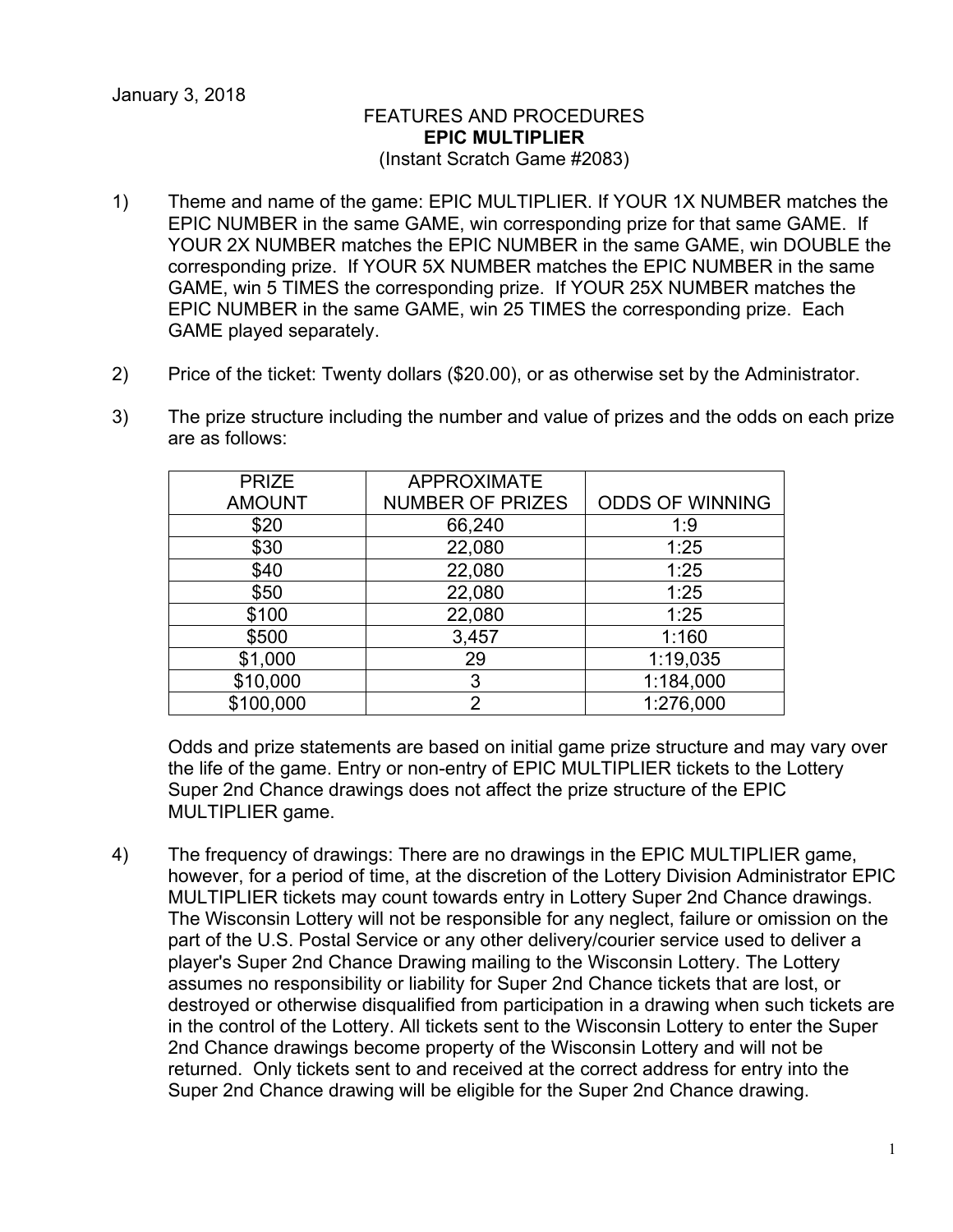5) The method of selecting winners: The holder of a ticket showing a number in the uncovered YOUR 1X NUMBER play spot of any one (1) GAME that matches the number in the uncovered EPIC NUMBER play spot of that same GAME shall win the corresponding prize amount shown for that same GAME.

The holder of a ticket showing a number in the uncovered YOUR 2X NUMBER play spot of any one (1) GAME that matches the number in the uncovered EPIC NUMBER play spot of that same GAME shall win two (2) times the corresponding prize amount for that same GAME.

The holder of a ticket showing a number in the uncovered YOUR 5X NUMBER play spot of any one (1) GAME that matches the number in the uncovered EPIC NUMBER play spot of that same GAME shall win five (5) times the corresponding prize amount for that same GAME.

The holder of a ticket showing a number in the uncovered YOUR 25X NUMBER play spot of any one (1) GAME that matches the number in the uncovered EPIC NUMBER play spot of that same GAME shall win twenty-five (25) times the corresponding prize amount for that same GAME.

Each GAME played separately.

- 6) The method of making payment to winners:
	- A. Submission of the original ticket (not a copy), as provided below, shall be the sole method of claiming a prize.
	- B. Payment of prizes under six hundred dollars (\$600) may be made by presenting the ticket for validation and payment to any Wisconsin Lottery retailer.
	- C. The original winning ticket must be signed by a single human being. For-profit and non-profit entities, trusts, and other non-human beings are not eligible to play or claim a prize in this game. Payment of any prize totaling five hundred thousand, nine hundred ninety nine dollars (\$500,999) or less may be made by either 1) signing the back of the original winning ticket, completing a Lottery claim form and presenting it in person to any Lottery office for validation and payment by the claim deadline under section 6(G), or 2) by signing the back of the original winning ticket, completing a Lottery claim form and mailing it for validation and payment to Lottery Headquarters in Madison. If claiming a prize by mail, the original winning ticket and Lottery claim form must be mailed to Lottery Headquarters in Madison in a properly addressed envelope with the postage duly prepaid by the claim deadline under section 6(G). Payment of any prize totaling five hundred and one thousand dollars (\$501,000) or more must be made by signing the back of the original winning ticket, completing a Lottery claim form and presenting it in person to the Lottery Headquarters in Madison for validation and payment by the claim deadline under section 6(G). Personal appearance may be waived at the Lottery Division Administrator's sole discretion.